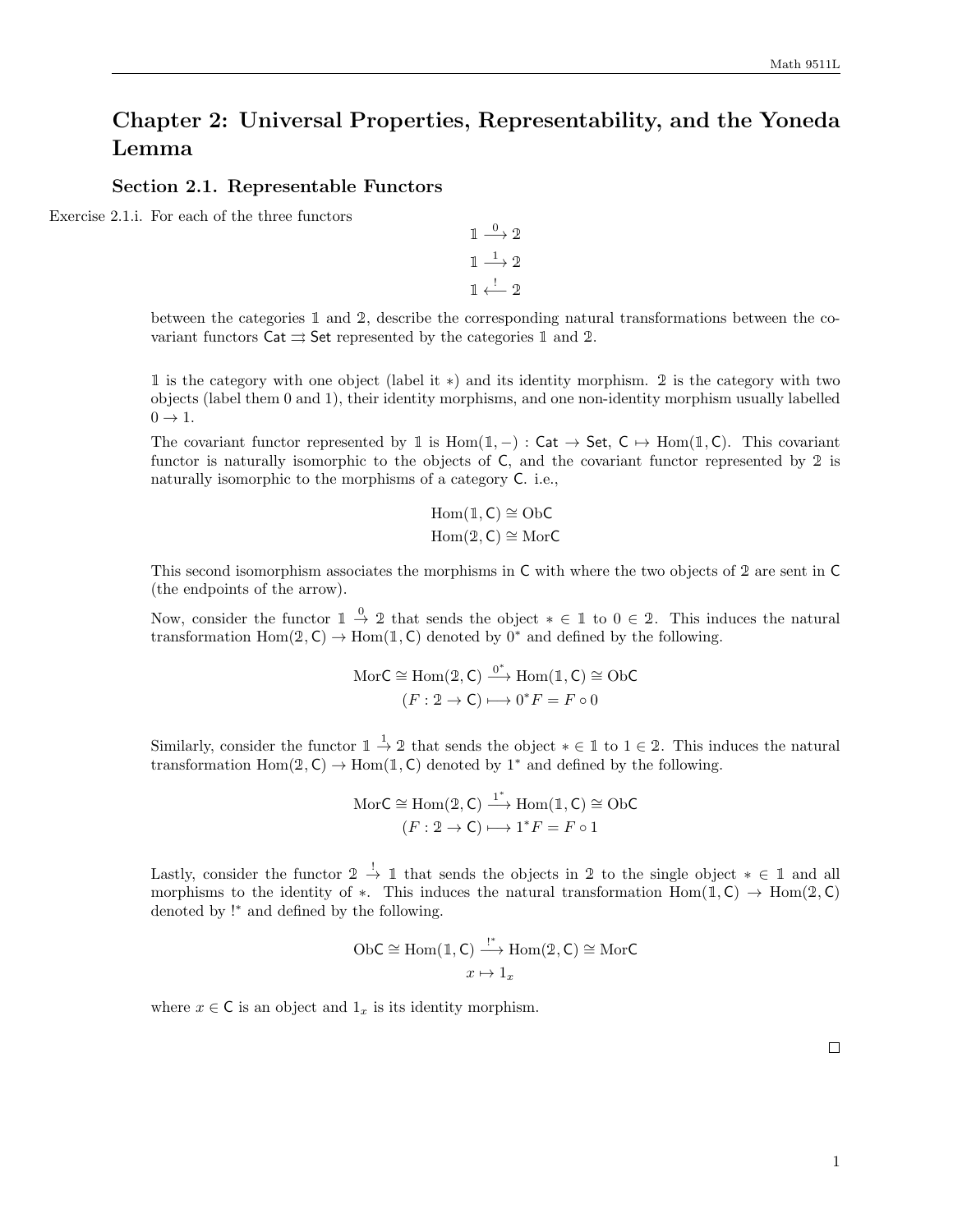Exercise 2.1.ii. Prove that if  $F : C \to$  Set is representable, then F preserves monomorphisms, i.e., sends every monomorphism in C to an injective function. Use the contrapositive to find a covariant set-valued functor defined on your favourite concrete category that is not representable.

Suppose  $F : \mathsf{C} \to \mathsf{Set}$  is representable. Then, there exists some  $c \in \mathsf{C}$  such that

 $F \cong \mathsf{C}(c, -)$ 

That is, there exists a natural transformation  $\alpha$ : C  $\Rightarrow$  Set such that for all  $x \in \mathsf{C}$ ,  $\alpha_x : F x \to \mathsf{C}(c, x)$ is an isomorphism and this commutes for all  $f: x \to y \in \mathsf{C}$ .

$$
\begin{array}{ccc}\nFx & \xrightarrow{\alpha_x} & \mathsf{C}(c, x) \\
Ff & \xrightarrow{\alpha_y^{-1}} & \downarrow f_* \\
Fy & \xrightarrow{\mathsf{C}} & \mathsf{C}(c, y)\n\end{array}
$$

Now, let  $f: x \to y \in \mathsf{C}$  be a monomorphism. Consider  $F f : F x \to F y \in \mathsf{Set}$ . To show that  $F f$  is injective, suppose that for some  $x_1, x_2 \in Fx$ ,

$$
Ff(x_1) = Ff(x_2)
$$

By the above commutative diagram, then the following holds  $(\alpha_y$  is an isomorphism),

$$
Ff = \alpha_y^{-1} \circ f_* \circ \alpha_x
$$

Hence, the following holds.

$$
Ff(x_1) = Ff(x_2)
$$

$$
\alpha_y^{-1} \circ f_* \circ \alpha_x(x_1) = \alpha_y^{-1} \circ f_* \circ \alpha_x(x_2)
$$

$$
f_* \circ \alpha_x(x_1) = f_* \circ \alpha_x(x_2)
$$

Since  $f_*$  is post-composition by f, then it follows that

$$
f \circ \alpha_x(x_1) = f \circ \alpha_x(x_2)
$$

Now,  $f$  is a monomorphism, and hence

$$
\alpha_x(x_1) = \alpha_x(x_2)
$$

As  $\alpha_x$  is an isomorphism, then  $x_1 = x_2$ . Thus, Ff is injective so representable functors preserve monomorphisms.

An example of a non-representable functor is given by an extension of exercise 1.6.iv. Recall the functor  $F^{\rm op}$  : Haus  $\hookrightarrow$  Top does not preserve monomorphisms. Hence,  $U \circ F^{\rm op}$  : Haus  $\to$  Set (where  $U: Top \to Set$  is the forgetful functor) does not preserve monomorphisms. Hence,  $G = U \circ F^{\rm op}$  is not representable.

 $\Box$ 

Exercise 2.1.v. The functor of Example 2.1.5(xi) that sends a category to its collection of isomorphisms is a subfunctor of the functor of Example  $2.1.5(x)$  that sends a category to its collection of morphisms. Define a functor between the representing categories I and 2 that induces the corresponding monic natural transformations between these representable functors.

> Example 2.1.5(xi) defined iso :  $Cat \rightarrow Set$  as the functor that sends a small category to its set of isomorphisms, and Example 2.1.5(x) defined mor :  $Cat \rightarrow Set$  as sending a small category to its set of morphisms.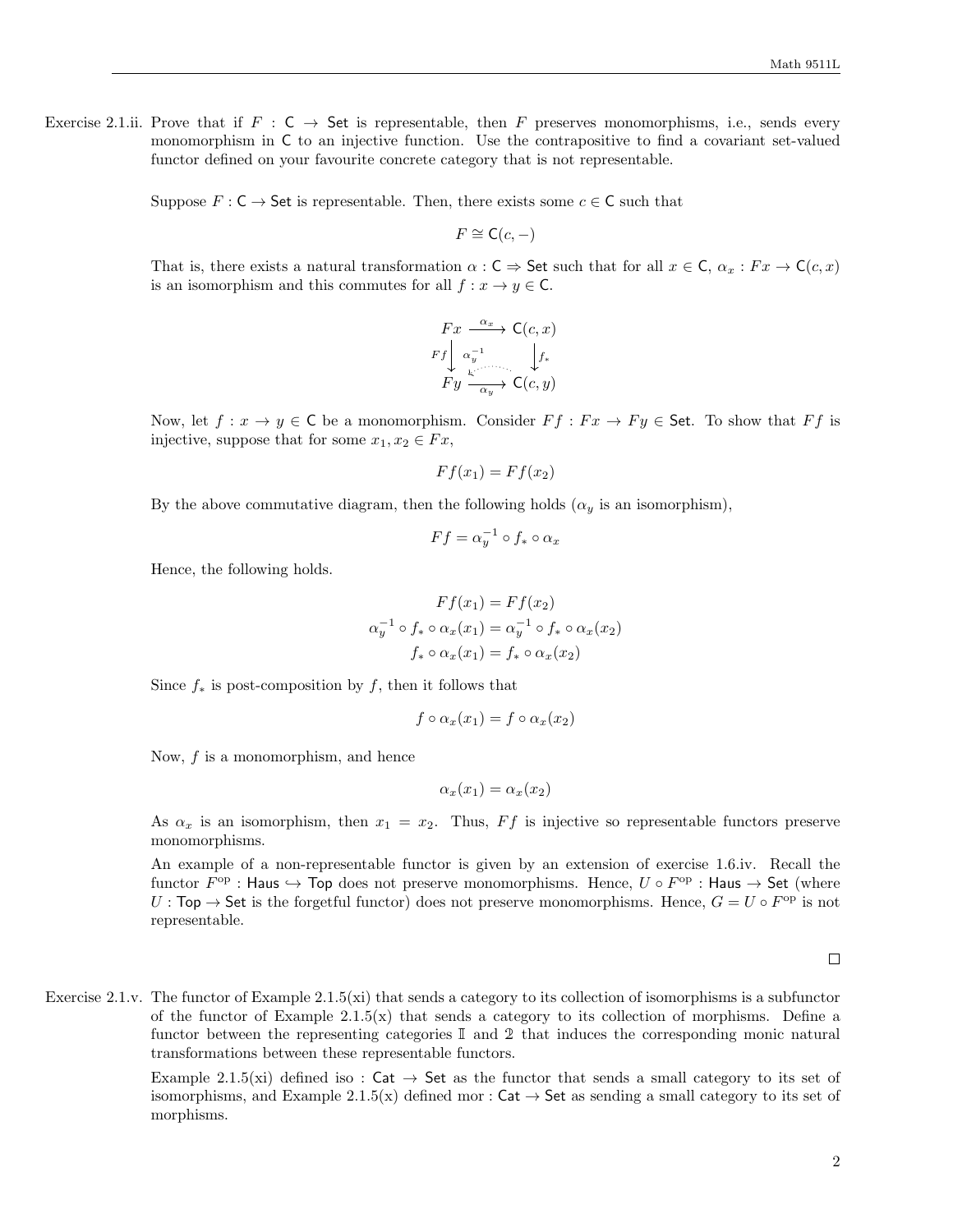We have that isoC  $\cong$  Hom(I, C) and MorC  $\cong$  Hom(2, C) (as before). Hence, isoC  $\hookrightarrow$  MorC, i.e., Hom(I, C)  $\rightarrow$  Hom(2, C) is induced by the functor  $F: 2 \rightarrow \mathbb{I}$  given by mapping  $0 \rightarrow 0, 1 \rightarrow 1$ , and the morphism  $! : 0 \to 1$  is mapped to the same morphism  $0 \to 1 \in \mathbb{I}$ :



## Section 2.2. The Yoneda Lemma

Exercise 2.2.ii. Explain why the Yoneda lemma does not dualize to classify natural transformations from an arbitrary set-valued functor to a represented functor.

 $Hom(F, Hom(c, -)) \cong Fc$  does not hold in general.

Consider  $C = \mathbb{1} = \{*, * \to * \}$  and let  $c \in C$  be the single object. Suppose  $Fc = \emptyset$  for some set-valued functor  $F: \mathsf{C} \to \mathsf{Set}$ . Then,

$$
\mathrm{Hom}(\varnothing,\{*\})=\{*\}\ncong\varnothing
$$

Hence, the Yoneda lemma does not classify natural transformations from an arbitrary set-valued functor to a represented functor.

- Exercise 2.2.iv. Prove the following strengthening of Lemma 1.2.3, demonstrating the equivalence between an isomorphism in a category and a representable isomorphism between the corresponding co- or contravariant represented functors: the following are equivalent:
	- (i)  $f: x \to y$  is an isomorphism in C.
	- (ii)  $f_* : \mathsf{C}(-,x) \Rightarrow \mathsf{C}(-,y)$  is a natural isomorphism.
	- (iii)  $f^*: \mathsf{C}(y, -) \Rightarrow \mathsf{C}(x, -)$  is a natural isomorphism.

 $(i) \Rightarrow (ii)$ :

Supppose  $f: x \to y \in \mathbb{C}$  is an isomorphism. By Example 1.4.7,  $f_* : \mathbb{C}(-,x) \Rightarrow \mathbb{C}(-,y)$  is a natural transformation. For each  $c \in \mathsf{C}$ , define  $(f_*)_c^{-1} := ((f_*)_c)^{-1}$ . This exists since f is an isomorphism and hence each component is an isomorphism so  $f_*$  is a natural isomorphism.

 $(ii) \Rightarrow (iii):$ 

Suppose  $f_* : \mathsf{C}(-,x) \Rightarrow \mathsf{C}(-,y)$  is a natural isomorphism. By commutativity of figure 1.4.8, then  $- \cdot f = f^*$  must also be an isomorphism, so  $f^*$  is a natural isomorphism.

 $(iii) \Rightarrow (i):$ 

Suppose  $f^*: \mathsf{C}(y, -) \Rightarrow \mathsf{C}(x, -)$  is a natural isomorphism. By the Yoneda embedding (*Corollary 2.2.8*), the functor  $y' : \mathsf{C}^{op} \hookrightarrow \mathsf{Set}^{\mathsf{C}}$  is fully faithful. Then,  $y'$  defines a local bijection between hom-sets given by

$$
C(x, y) \xrightarrow{\cong} \text{Hom}(C(y, -), C(x, -))
$$

Also, fully faithful functors reflect isomorphisms. Since  $f^* : C(y, -) \Rightarrow C(x, -)$  is a natural isomorphism, this corresponds to an isomorphism  $f: x \to y \in C$ . Thus,  $f: x \to y$  is an isomorphism in C.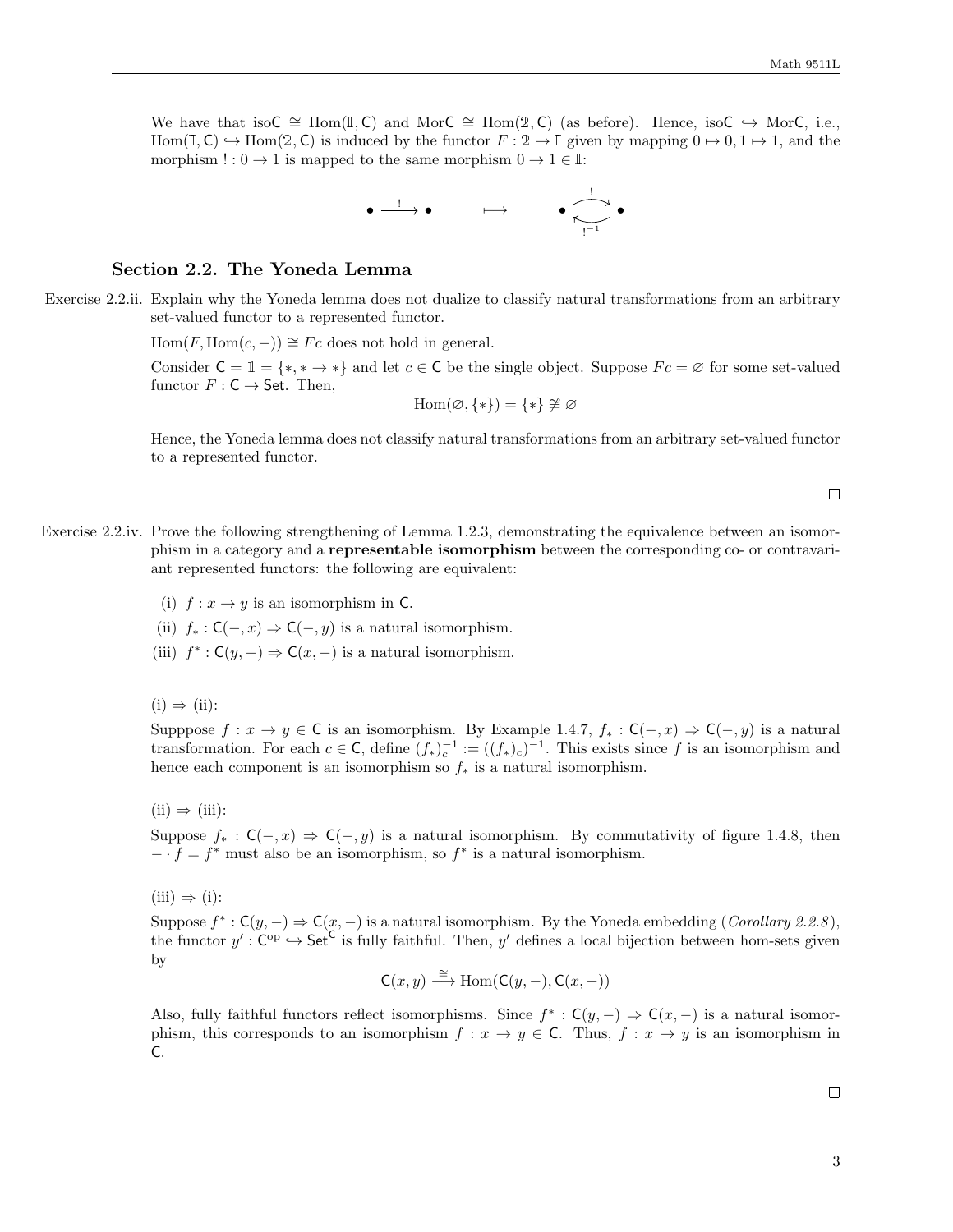Exercise 2.2.v. By the Yoneda lemma, natural endomorphisms of the contravariant power set functor  $P : Set^{op} \to Set$ correspond bijectively to endomorphisms of its representing object  $\Omega = \{\perp, \top\}$ . Describe the natural endomorphisms of P that correspond to each of the four elements of Hom( $\Omega$ ,  $\Omega$ ). Do these functions induce natural endomorphisms of the covariant power set functor?

> The contravariant power set functor  $P : \mathsf{Set}^{\mathrm{op}} \to \mathsf{Set}$  is defined by sending a set  $A \in \mathsf{Set}^{\mathrm{op}}$  to its power set PA and a function  $f: A \to B$  to  $Pf = f^{-1}: PB \to PA$ . This is represented by the set  $\Omega = \{\perp, \top\}$ with

$$
Set(A, \Omega) \cong PA \qquad (1)
$$

defined by the bijection that associates a function  $f: A \to \Omega$  with the subset  $f^{-1}(\top)$  and associates any subset  $A' \subseteq A$  to  $\chi_{A'} : A \to \Omega$  that sends elements of  $A'$  to  $\top$ .

By the Yoneda lemma, since  $P : \mathsf{Set}^{\mathrm{op}} \to \mathsf{Set}$  is a functor and  $\Omega \in \mathsf{Set}^{\mathrm{op}}$ , then we have the natural isomorphism

$$
Hom(\mathsf{Set}^{op}(-, \Omega), P) \cong P\Omega
$$

By the isomorphism (1) above, then

$$
\operatorname{Hom}(P, P) \cong \operatorname{Hom}(\Omega, \Omega)
$$

The 4 elements of  $Hom(\Omega, \Omega)$  are as follows:

- 1. id :  $\top \mapsto \top$ ,  $\bot \mapsto \bot$ ;
- 2. true :  $\top \mapsto \top, \bot \mapsto \top;$
- 3. false :  $\top \mapsto \bot, \bot \mapsto \bot;$
- 4. swap :  $\top \mapsto \bot, \bot \mapsto \top$ .

By definition,  $P(A) = \{S \mid S \subseteq A\}$  and let  $f \in \text{Hom}(A, \Omega) = \{\text{functions } A \to \Omega\}$ . Then,

$$
Ff = \{a \in A \mid f(a) = \top\}
$$

$$
GS(a) = \begin{cases} \top & a \in S \\ \bot & a \notin S \end{cases}
$$

Now, id  $\in$  Hom $(\Omega, \Omega)$  clearly corresponds to the natural endomorphism id :  $P \Rightarrow P$ . The map true corresponds to the natural endomorphism  $\overline{true}: P \Rightarrow P$  that is defined by the following components (for each  $A \in P$ ):

$$
\overline{\text{true}}_A: P(A) \to P(A)
$$

$$
S \mapsto A
$$

i.e., any subset of A is now "true" and all elements are also in A.

Analogously, the map false corresponds to the natural endomorphism  $\overline{\text{false}} : P \Rightarrow P$  that is defined by the following components (for each  $A \in P$ ):

$$
\overline{\text{false}}_A: P(A) \to P(A) S \mapsto \varnothing
$$

i.e., any subset of A is now "false" the new set contains no elements.

Lastly, the map swap corresponds to the natural endomorphism  $\overline{swap}: P \Rightarrow P$  that is defined by the following components (for each  $A \in P$ ):

$$
\frac{\overline{\text{swap}}_A : P(A) \to P(A)}{S \mapsto S^C}
$$

i.e., if the subset were "true", it is now "false", and vice versa.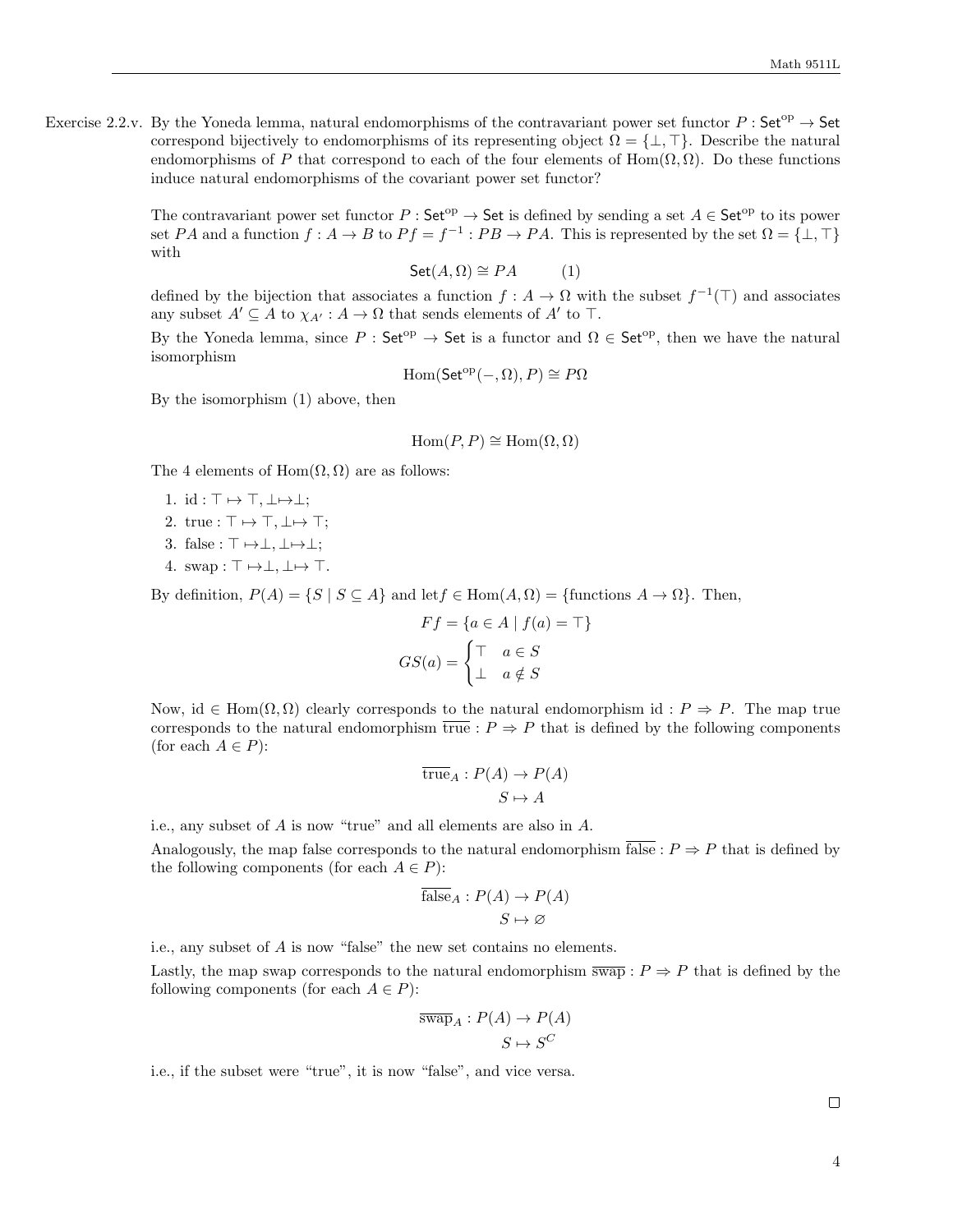## Section 2.3. Universal Properties and Universal Elements

Exercise 2.3.iii. The set  $B^A$  of functions from a set A to a set B represents the contravariant functor  $Set(- \times A, B)$ :  $Set^{\text{op}} \to Set$ . The universal element for this representation is a function

$$
ev: B^A \times A \to B
$$

called the evaluation map. Define the evaluation map and describe its universal property, in analogy with the universal bilinear map  $\otimes$  of Example 2.3.7.

Define the evaluation map  $ev : B^A \times A \to B$  by the following.

$$
ev: (f, a) \mapsto f(a)
$$

for all  $f \in B^A, a \in A$ .

As the contravariant functor Set( $-\times A$ , B) is represented by  $B^A$ , then for all  $D \in$  Set,

$$
\mathsf{Set}(D,B^A)\cong \mathsf{Set}(D\times A,B)
$$

This natural isomorphism is defined by associating any function  $g: D \times A \rightarrow B$ , with the function  $\bar{q}: D \to B^A$  such that

$$
\bar{g}(d): A \to B
$$

defined by

$$
\bar{g}(d)(a) = g(d, a)
$$

And on the other hand, it associates a function  $h: D \to B^A$  with

$$
\hat{h}: D \times A \to B
$$

defined by

$$
\hat{h}(d,a) = h(d)(a)
$$

Let  $f: D \times A \to B$ . The natural isomorphism associates f with a function  $\bar{f}: D \to B^A$ . Consider the naturality square induced by  $\bar{f}$  that must hold:

$$
\begin{array}{ccc}\mathsf{Set}(B^A,B^A) & \xrightarrow{\cong} & \mathsf{Set}(B^A \times A,B) \\
\downarrow & & \downarrow & (\bar{f} \times \mathrm{id}_A)^* \\
\mathsf{Set}(D,B^A) & \xrightarrow{\cong} & \mathsf{Set}(D \times A,B)\n\end{array}
$$

where  $\bar{f}^*$  is the usual notation for pre-composition by  $\bar{f}$ .

Now, tracing  $1_{BA}$  reveals that f factors uniquely through ev along a unique  $\bar{f}: D \to B^A$  such that

$$
D \times A \xrightarrow{f} B
$$
  
\n
$$
\uparrow \text{ev}
$$
  
\n
$$
\uparrow \text{ev}
$$
  
\n
$$
B^A \times A
$$

commutes.

Universal property of ev:

For arbitrary  $D \in$  Set and function  $f : D \times A \to B$ , there exists a unique  $\bar{f} : D \to B^A$  such that

$$
f = \mathrm{ev} \circ (\bar{f} \times \mathrm{id}_A)
$$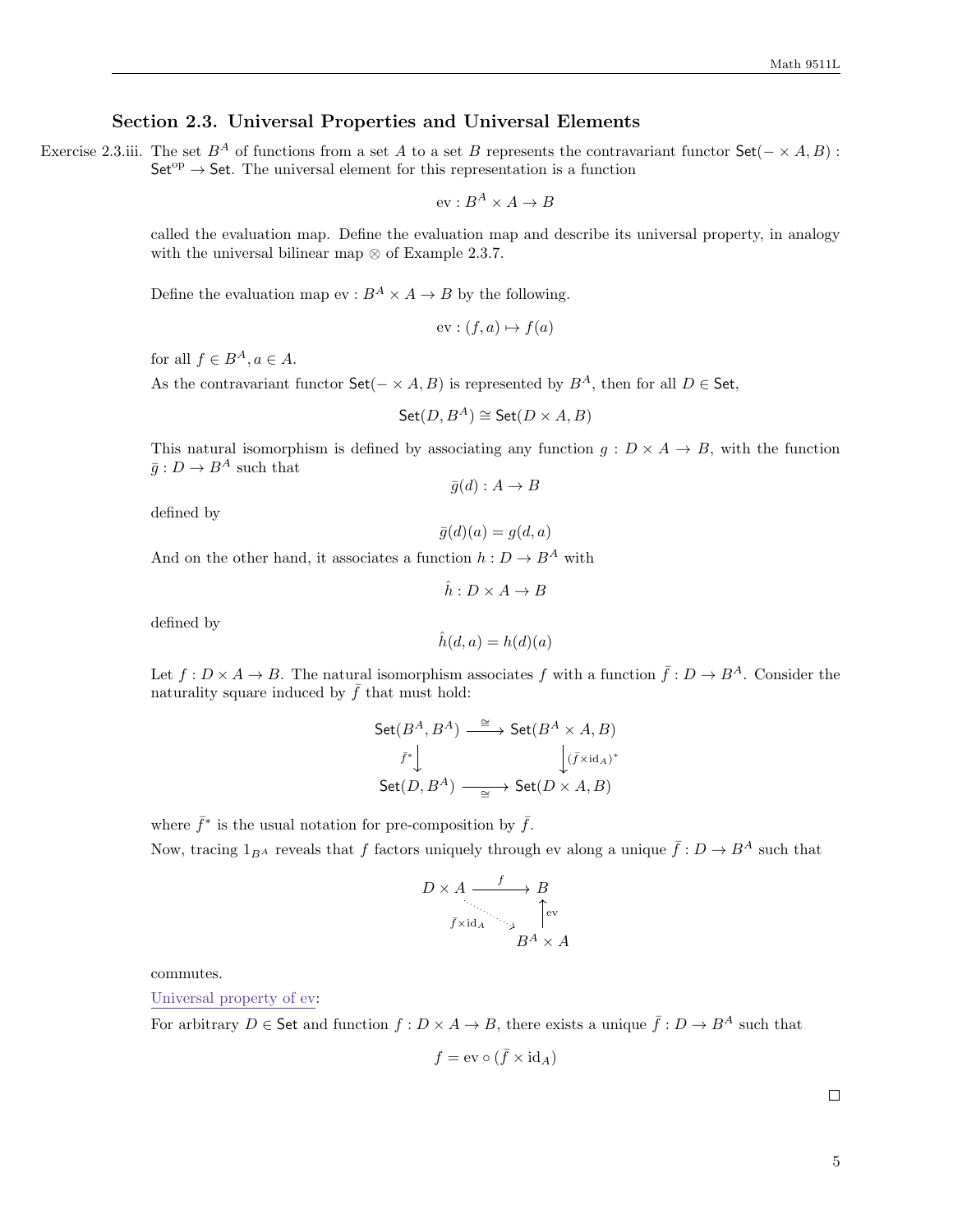#### Section 2.4. The Category of Elements

Exercise 2.4.ii. Characterize the terminal objects of  $\mathsf{C}/c$ .

 $\mathsf{C}/c$  is the slice category over the object  $c \in \mathsf{C}$ , formally denoted as  $\int \mathsf{C}(-, c)$ . Objects are morphisms  $f: x \to c$ . Morphisms in  $\mathsf{C}/c$  from  $f: x \to c$  to  $g: y \to c$  is a morphism  $h: x \to y$  such that

 $gh = f$ 

Let  $f \in \mathsf{C}/c$  be arbitrary. By definition, there exists a morphism  $g : f \to id_c$  if and only if

$$
f = id_c g = g
$$

Hence, for every  $f \in \mathsf{C}/c$ , there exists a unique morphism (f itself) such that  $f \to id_c \in \mathsf{C}/c$ . So we have:



and id<sub>c</sub> is the terminal object of  $\mathsf{C}/c$ .

 $\Box$ 

Exercise 2.4.iv. Explain the sense in which the Sierpinski space is the universal topological space with an open subset.

The Sierpinski space is a topological space with two points, one open and one closed. Let the underlying set of S be denoted  $\{0,1\}$  and its open sets  $\{\emptyset,\{1\},\{0,1\}\}\.$  By Section 2.1, there exists a bijection

$$
\mathsf{Top}(X,S)\cong\mathcal{O}(X)
$$

where X is a topological space and  $\mathcal{O}:$  Top<sup>op</sup>  $\rightarrow$  Set is the functor that sends a space to its set of open subsets. This bijection is defined by associating a function  $f: X \to S \in \text{Top}^{\text{op}}(X, S)$  with the open subset  $f^{-1}(\{1\}) \in \mathcal{O}(X)$ .

The objects in the category of elements  $\int \mathcal{O}$  of the contravariant functor  $\mathcal{O}$  are pairs  $(S, X)$  where  $S \in \text{Top}, X \in \mathcal{O}(S)$ . The terminal object is the Sierpinski space with open set  $\{1\} \subset S$ . This is because for any open set  $A \subseteq X$ , there exists a *unique* continuous function

$$
\chi_A: X \to S
$$
  
s.t.  $A = \chi_A^{-1}(\{1\})$ 

Hence,  $(S, \{1\}) \in \mathcal{O}$  is the terminal object, so the Sierpinski space is the universal topological space with an open subset.